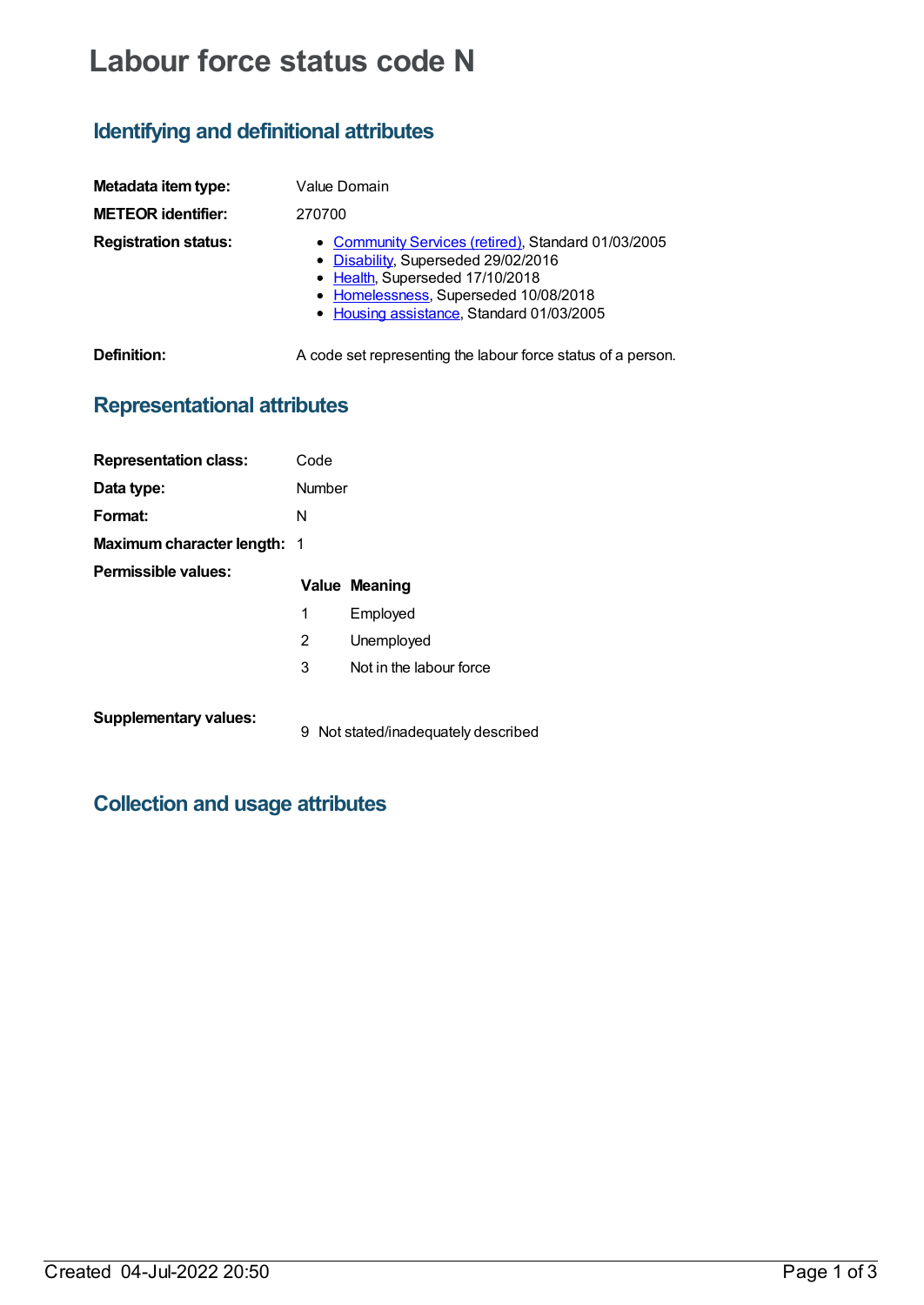**Guide for use:** CODE 1 Employed:

Persons aged 15 years and over who, during the reference week:

(a) worked for one hour or more for pay, profit, commission or payment in kind in a job or business, or on a farm (comprising 'Employees', 'Employers' and 'Own Account Workers'); or

(b) worked for one hour or more without pay in a family business or on a farm (i.e. 'Contributing Family Worker'); or

(c) were 'Employees' who had a job but were not at work and were:

- on paid leave
- $\bullet$  on leave without pay, for less than four weeks, up to the end of the reference week
- stood down without pay because of bad weather or plant breakdown at their place of employment, for less than four weeks up to the end of the reference week
- on strike or locked out
- on workers' compensation and expected to be returning to their job, or
- receiving wages or salary while undertaking full-time study; or

(d) were 'Employers', 'Own Account Workers' or 'Contributing Family Workers' who had a job, business or farm, but were not at work.

CODE 2 Unemployed:

Unemployed persons are those aged 15 years and over who were not employed during the reference week, and:

(a) had actively looked for full-time or part-time work at any time in the four weeks up to the end of the reference week. Were available for work in the reference week, or would have been available except for temporary illness (i.e. lasting for less than four weeks to the end of the reference week). Or were waiting to start a new job within four weeks from the end of the reference week and would have started in the reference week if the job had been available then; or

(b) were waiting to be called back to a full-time or part-time job from which they had been stood down without pay for less than four weeks up to the end of the reference week (including the whole of the reference week) for reasons other than bad weather or plant breakdown. Note: Actively looking for work includes writing, telephoning or applying in person to an employer for work. It also includes answering a newspaper advertisement for a job, checking factory or job placement agency notice boards, being registered with a job placement agency, checking or registering with any other employment agency, advertising or tendering for work or contacting friends or relatives.

CODE 3 Not in the Labour Force:

Persons not in the labour force are those persons aged 15 years and over who, during the reference week, were not in the categories employed or unemployed, as defined. They include persons who were keeping house (unpaid), retired, voluntarily inactive, permanently unable to work, persons in institutions (hospitals, gaols, sanatoriums, etc.), trainee teachers, members of contemplative religious orders, and persons whose only activity during the reference week was jury service or unpaid voluntary work for a charitable organisation.

**Collection Methods:** For information about collection, refer to the ABS website:

[http://www.abs.gov.au/Ausstats/abs@.nsf/0/AEB5AA310D](http://www.abs.gov.au/Ausstats/abs@.nsf/0/AEB5AA310D68DF8FCA25697E0018FED8?Open) 68DF8FCA25697E0018FED8?Open

#### **Relational attributes**